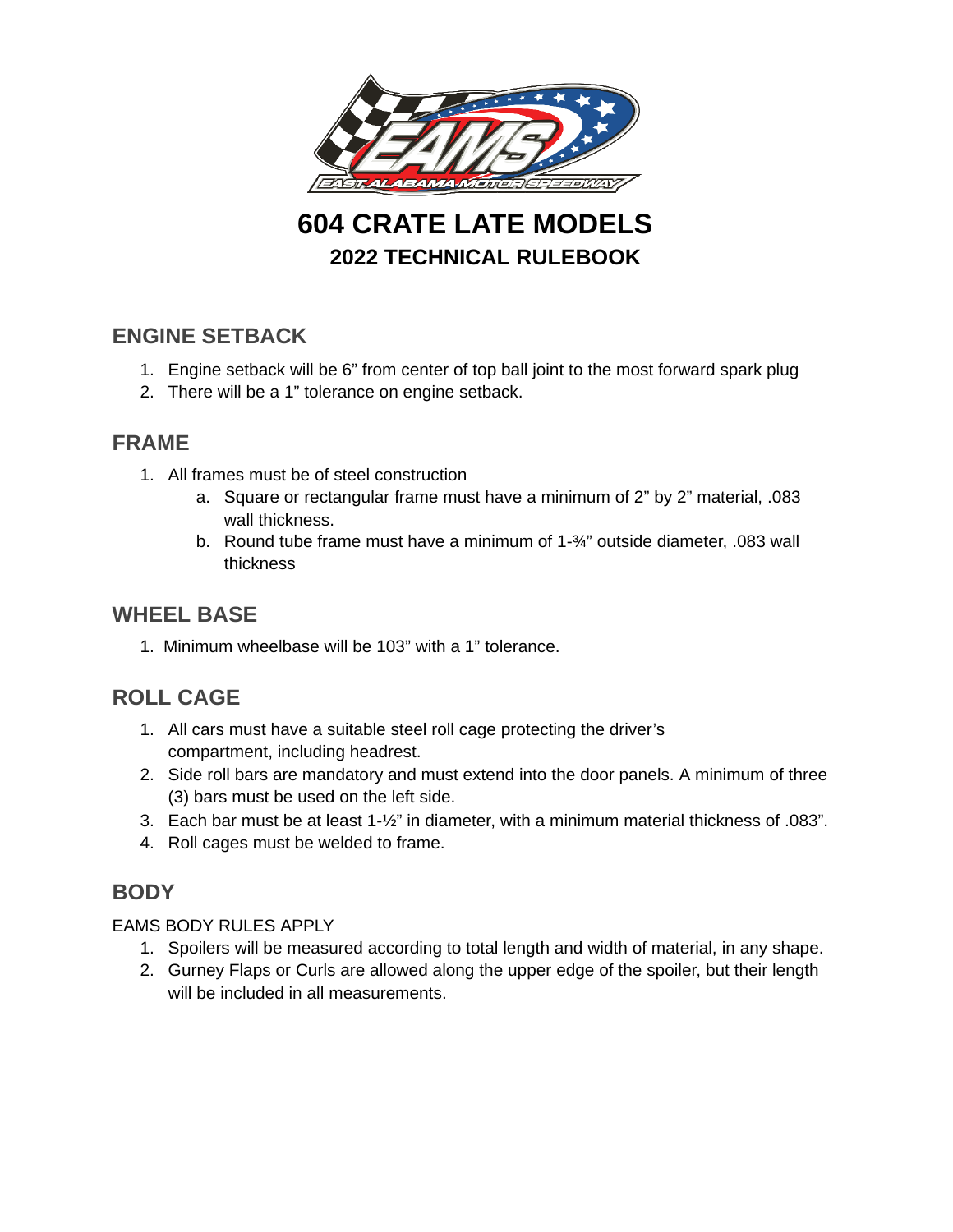# **SAFETY**

- 1. Approved helmet and full fire-resistant driver's suit required.
	- a. 50 lbs. Weight break for head and neck restraint.
- 2. All cars must have 3" lap belt and 2" shoulder harness and crotch strap MINIMUM and must be attached to roll cage. Must not be over three years old.
- 3. All cars must have an approved fire extinguisher, securely mounted, within easy reach of the driver. A 5 lb. halon system is recommended.
- 4. Full containment seat mandatory.

# **APPROVED SEALED CRATE ENGINES**

- **1.** The following have been approved for use in competition:
	- a. 602 GM part number 19258602
	- b. 604 GM part number 19318604
	- c. Ford part number M-6007-D347SR
	- d. Other manufacturers- sealed crate engines with similar horsepower rating (such as Dodge) may be allowed as soon as they are available and have been approved for competition by EAMS officials.
- **2.** GM Engines may be purchased at any GM dealer.
- **3.** Ford Engines may be purchased at any Ford dealer.
- **4.** Sealed engines must remain intact and may not be tampered with. Any seals that have been removed or tampered with will make the engine illegal and not eligible for competition at EAMS.
- *5.* No changes are allowed to the engine (intake manifold, heads, valve covers, oil pan, harmonic balancer or any other part(s) on/in the engine. *Crate Engines must not be*

### *altered, modified, or changed from factory specs.*

- **6.** No vacuum pumps.
- **7.** All crate engines must be sealed with factory GM bolts or Crate USA seals. Other series seals may be allowed if they can be verified for authenticity. No R/M bolts.

# **CRANKING COMPRESSION**

- 1. All crate engines will have a maximum cranking pressure of 200psi.
- 2. Any engine over 200psi will be illegal for use at EAMS.

# **WATER PUMP**

- 1. Cast or aluminum water pump permitted.
- 2. No electric water pumps.

# **FUEL PUMP**

1. Mechanical pump only- no electric pump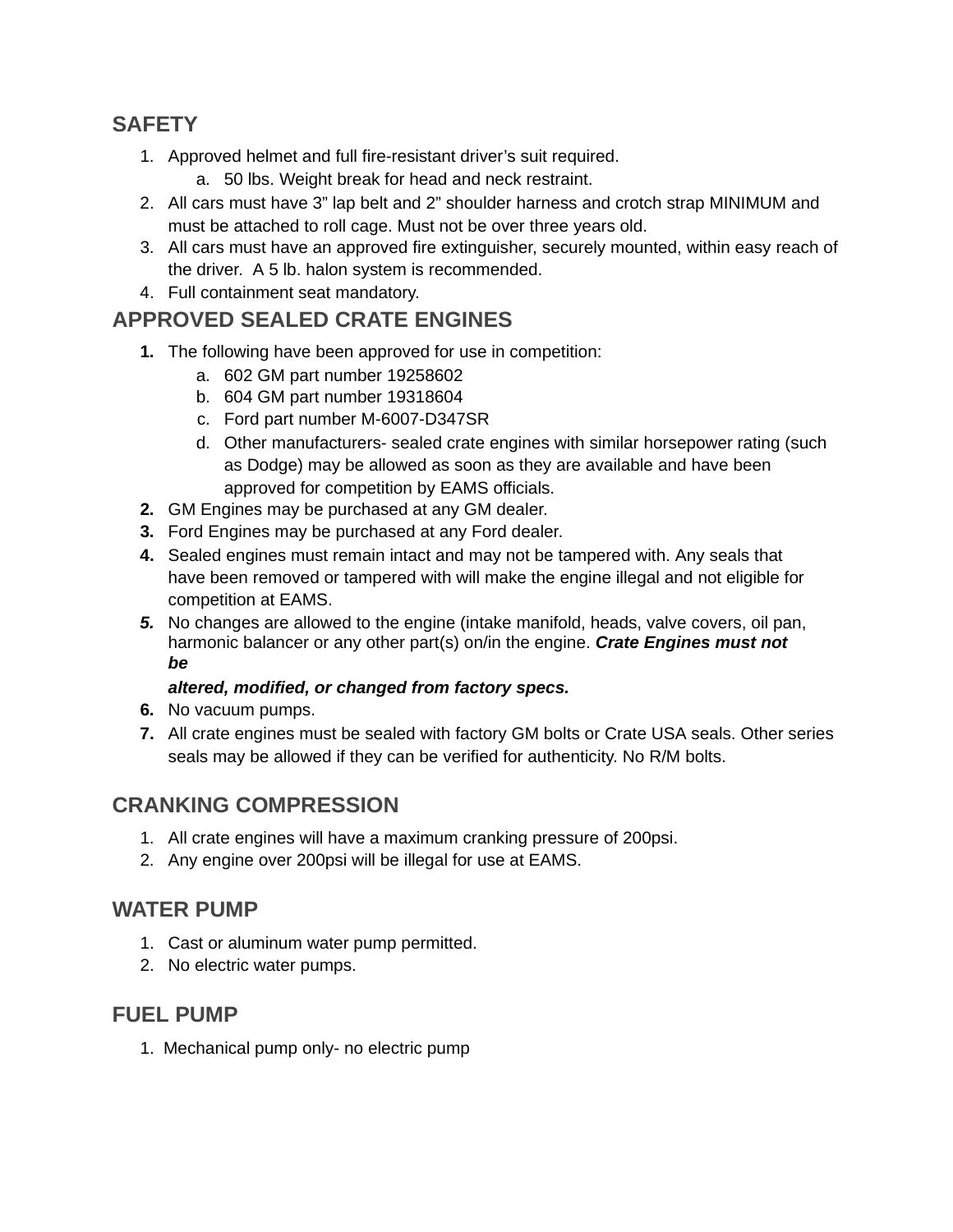# **DISTRIBUTOR**

1. Any ignition except for magnetos and coil pack distributor less ignition systems. Magnetos and coil pack distributor less ignition systems are not allowed.

# **CARBURETOR**

- 1. One four-barrel carburetor only, of any manufacturer.
- 2. Engine must be naturally aspirated.
- 3. May use one carburetor spacer.
	- a. 602 may use a 2-inch total thickness .040 tolerance
	- b. 604 may use a 1-inch total thickness .040 tolerance
	- c. D347SR may use a 1-inch total thickness .040 tolerance
	- d. No part of spacer may enter intake plenum
- 4. May use 2 standard one-piece paper gaskets (maximum 0.070 inch thick) one gasket between intake to spacer and one gasket between spacer to carburetor.

### **STARTER**

1. All cars must have a starter in working order.

### **BRAKES**

- 1. Four-wheel disc brakes permitted.
- 2. No carbon fiber brake parts allowed.

# **FUEL CELL/FUEL**

- 1. An approved fuel cell (32 gallon maximum) must be securely mounted in the trunk area of the car, inside a .20-gauge metal box supported by a minimum of two 2" by  $\frac{1}{2}$ " steel straps.
- 2. All fuel cells must be completely visible from the rear of the car.
- 3. Fuel cell must not be mounted lower than bottom of quick-change rear end.
- *4.* Pump gas or racing fuel only. (*RACING FUEL AVAILABLE AT TRACK)*
	- a. Pump gas may contain up to 10% ethanol as allowed by law.
	- b. Gas must pass acid test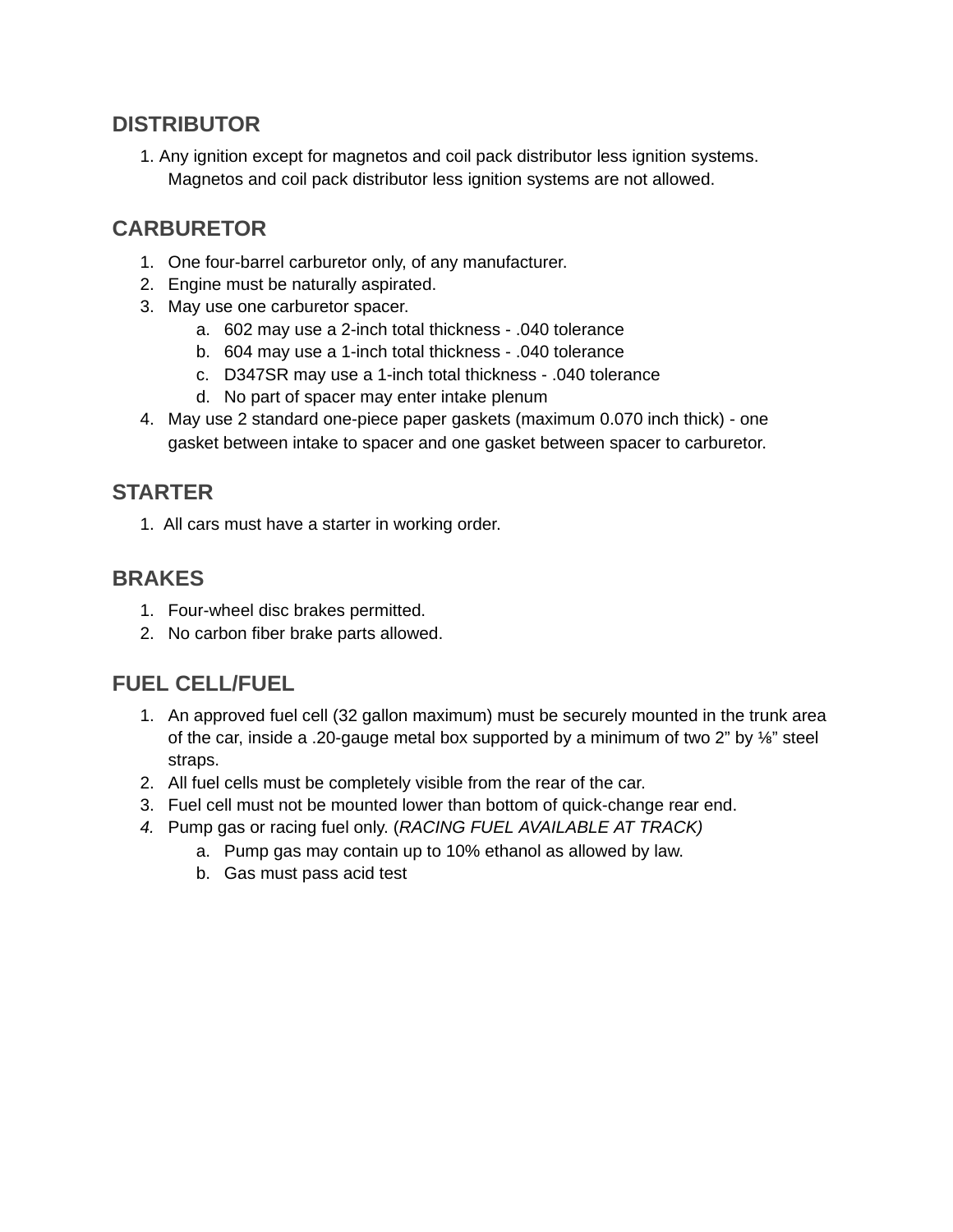- c. E85 Fuel is allowed.
- d. Fuel must check within 1% at any time checked, (MIN 84% ETHANOL-MAX 86%)
- 5. No alcohol, methanol, nitrous oxide, or chemical additives including, but not limited to, propylene oxide, nitromethane, nitro propane, or any nitrate additives.

# **TRANSMISSION**

- 1. Must have at least one forward and one reverse gear in working order.
- 2. Automatic transmission permitted-must have torque converter or manual fluid bypass valve system.
- 3. No straight drives or in and out boxes.

# **WHEELS**

- 1. Any brand or type of wheel allowed- must be mounted with lug nuts.
- 2. No knock-off or center lock wheels.
- 3. Maximum wheel width- 14"

# **TIRES**

- 1. Hoosier Spec 1350, Spec 1600, Crate 21, and Crate 55 allowed or equivalent.
- 2. Grooving, siping, and buffing tires permitted.
- 3. All numbers, codes, and manufacturer names must remain visible on the tire. No grinding off of numbers, codes or names. Any tire that has been altered will be illegal.
- 4. No tire softeners or conditioners permitted.
	- a. Tires may not be altered using any natural or unnatural, hazardous or nonhazardous, components or chemicals that affect the factory set baseline settings of a given tire.

#### *b. ALL competitors are subject to tire inspections.*

5. Tires available on race night or call CSR 334-297-2594.

# **WEIGHT**

- 1. All cars must have specified weight posted on top left side of roof.
	- a. GM Crate Engine 602- 2250 lbs.
	- b. GM Crate Engine 604- 2350 lbs. Rebuilt 604- 2400 lbs.
	- c. Ford Crate Engine D347SR- 2350 lbs.
- 2. Minimum weight will be measured with driver in car.
- 3. Attached weight must be securely bolted to frame with  $\frac{1}{2}$  or larger bolts, and painted white or silver with car number clearly painted on them.
- 4. No weight may be attached to rear bumper.
- 5. No lead pellets or liquid weight.
- 6. No driver operated weight adjustment devices.
- 7. One pound per lap weight allowance after race.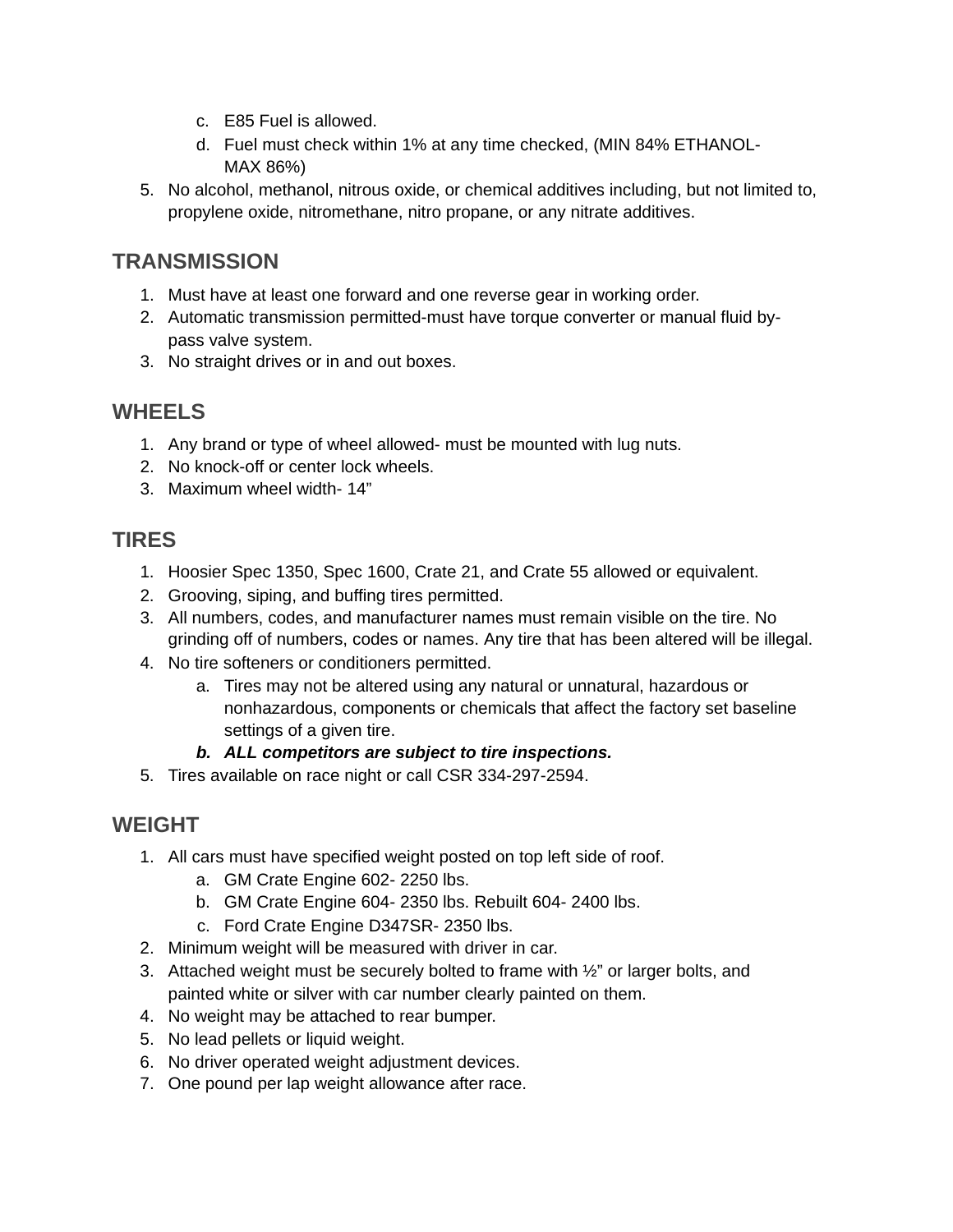- 8. 50 lb weight break for head and neck restraint or full containment seat.
- 9. Track reserves the right to adjust weights in interest of competition should it be deemed necessary.

# **REPAIR & REBUILD PROGRAM**

EAMS has in place a network of Authorized Crate Engine Repair/Rebuild Centers. All repairs and rebuilds must be done by one of these Authorized Repair/Rebuild Centers. The engine will be repaired, or rebuilt, and sealed according to the specific guidelines provided by the manufacturer of the engine. *Please call Clint Smith at 404-925-1888 for a complete list of the Authorized Repair/Rebuild Centers.*

# **CRATE LATE MODEL PROTEST FEES**

Protest fees are as follows: -\$400.00 One Head -\$300.00 Oil Pan -\$100.00 Engine Setback (1" tolerance) -\$100 Gas

Any item not listed in the protest fees above is considered a visual protest item and must be protested *before* race- not after.

Any Crate Engine protested must be reassembled and resealed by one of the Authorized Repair/Rebuild Centers approved by EAMS.

# **PENALTIES FOR CRATE ENGINE INFRACTION**

Disqualification from race, 0 points, \$0.00 in prize money awarded during the race, and a \$300.00 fine. *Fines must be paid before either car or driver can return to competition at EAMS.*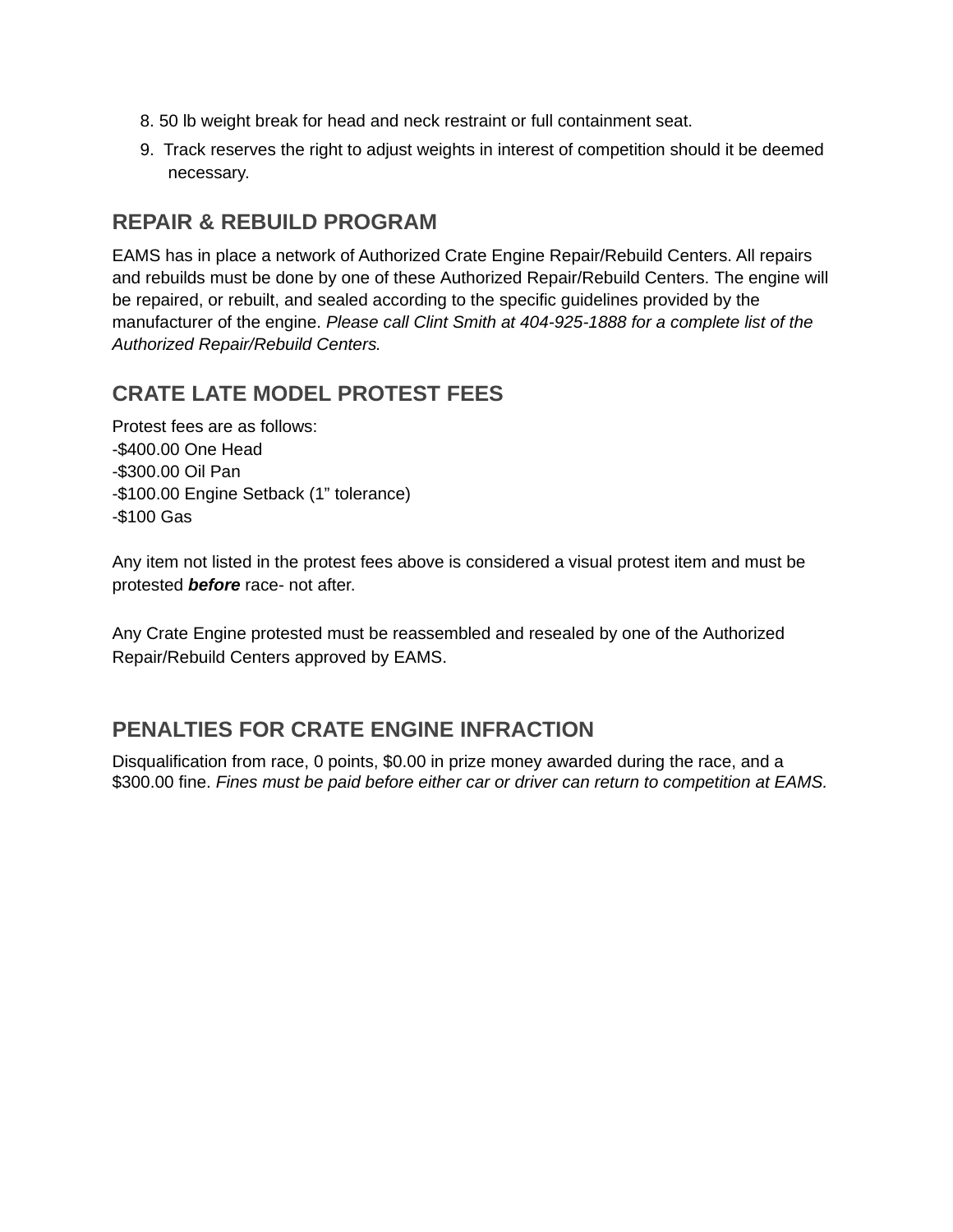

#### OPENING AT SHEETMETAL MUST BE A SYMMETRICAL CIRCLE

1" DROP 1" DROP AT TEE BAR 1" DROP



#### OPENING AT SHEETMETAL MUST BE A SYMMETRICAL CIRCLE



### LATE MODEL REAR QUARTER PANEL OPTIONS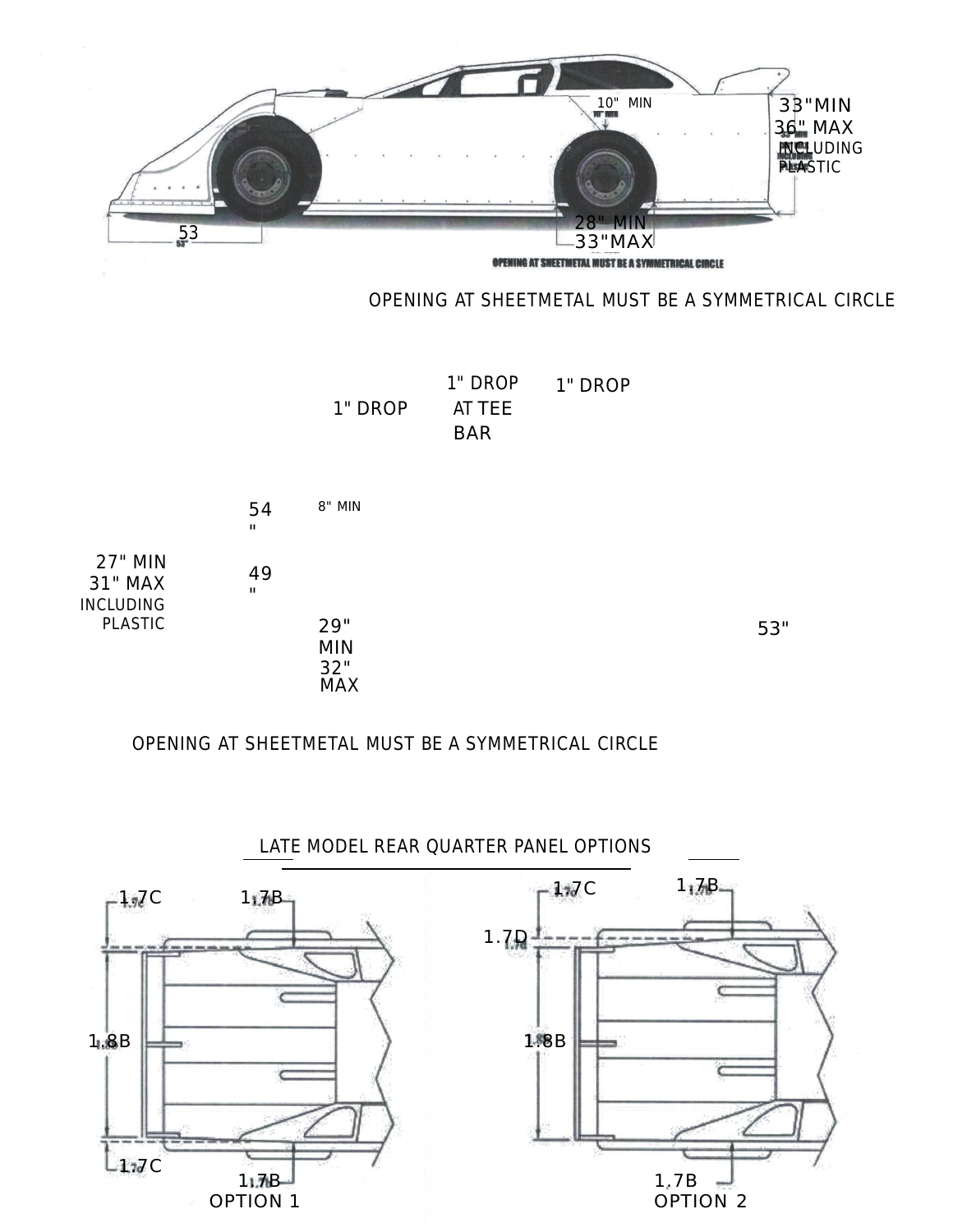REAR DECKS MUST TAPER FROM SEVENTY-SIX INCHES (76"), AS MEASURED AT THE TOP OVER THE REAR HUBS, UNIFORMLY BACK TO SEVENTY-TWO INCHES (72") AT THE SPOILER, EQUALLY ON BOTH SIDES

REAR DECKS MUST TAPER FROM SEVENTY-SIX INCHES (76"), AS MEASURED AT THE TOP OVER THE REAR HUBS, UNIFORMLY BACK TO SEVENTY-TWO INCHES (72") AT THE SPOILER, EQUALLY ON THE LEFT SIDE ONLY